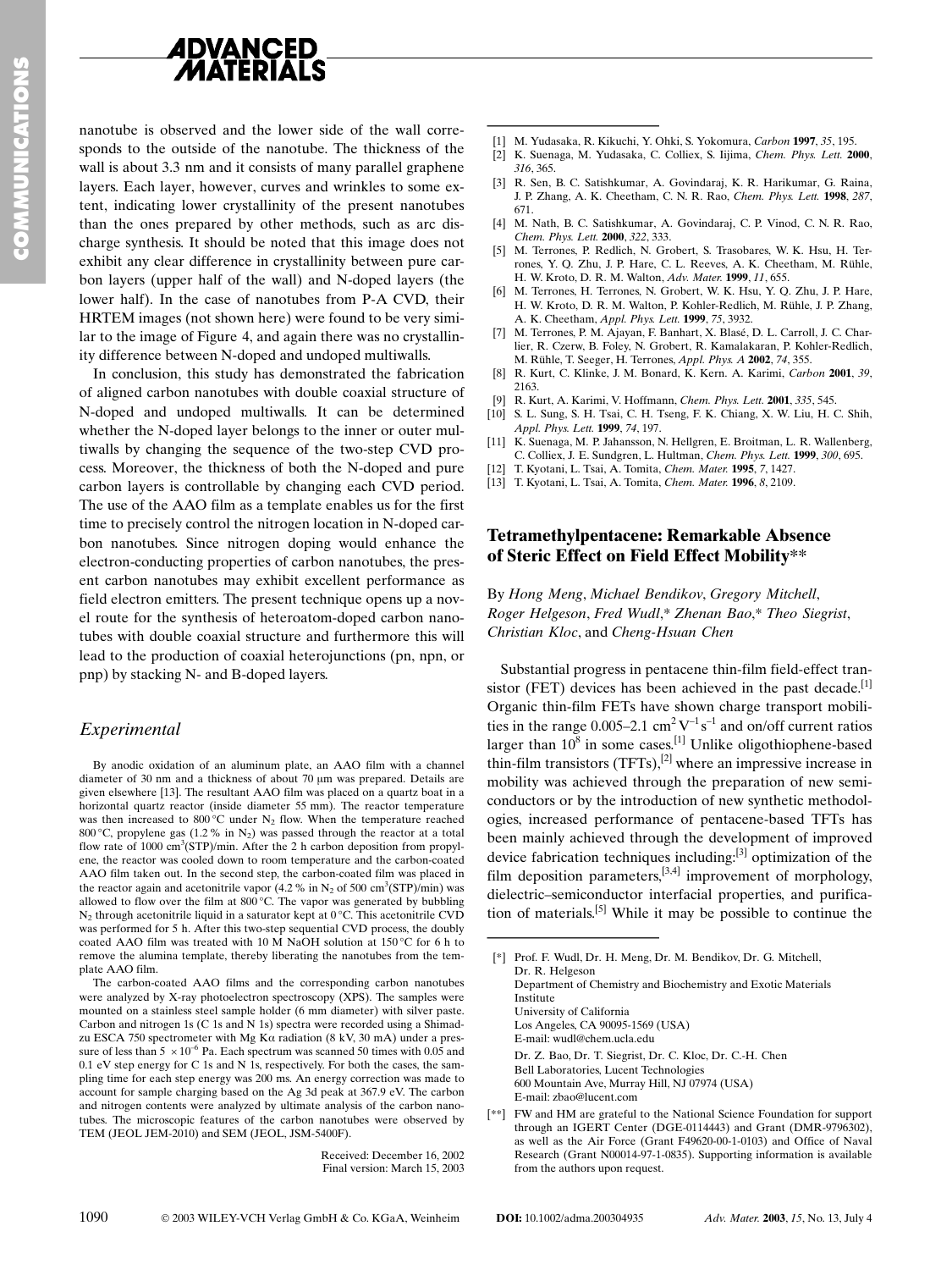

improvement of device performance by employing device physics and engineering techniques, new materials design and synthesis are viable alternatives for pushing pentacene-based TFTs to a new performance level.

There are few examples of pentacene derivatives in the literature<sup>[6]</sup> and the applications of pentacene derivatives as an active semiconductor layer in TFTs have not been reported. Whereas one could conceive of a number of modified pentacenes through substitution of the hydrogen atoms of the central ring, as was done successfully by Anthony et al.,  $^{[6a]}$  we reasoned that substitution of the four terminal hydrogen atoms (the  $2$ ,  $3$  and  $9$ ,  $10$  positions) would be less disruptive while maintaining essentially the intact pentacene nucleus. In this paper our effort has been focused on the modification of the pentacene structure through the introduction of methyl groups in the mentioned 2, 3 and 9, 10 positions, aiming to tune the electronic properties of pentacene with the electrondonating ability and small size of methyl substituents and to study the performance of TFT devices based on these materials.

The multi-step synthesis of 2,3,9,10-tetramethyl-pentacene (Me<sub>4</sub>PENT) was performed similarly to the procedures described for pentacene<sup>[7]</sup> (see supplementary material available from the authors). A cyclization reaction of 4,5-dimethylbenzene-1,2-dicarbaldehyde, obtained by the Swern oxidation of 4,5-dimethylbenzene-1,2-dimethanol,<sup>[8]</sup> with 1,4-cyclohexanedione gave  $2.3.9.10$ -tetramethyl-pentacene-6.13-dione.<sup>[9]</sup> The latter was reduced with  $AI(Ocy)_{3} (Ocy = cyclohexoxide)$ , prepared in situ by reaction of aluminum foil with a mixture of mercuric chloride and a catalytic amount of carbon tetrachloride in anhydrous cyclohexanol under an argon atmosphere.<sup>[10]</sup> A high purity sample of Me<sub>4</sub>PENT was obtained by two vacuum sublimations.  $[11]$ 

 $Me<sub>4</sub>PENT$  is a dark blue solid that is slightly soluble in hot 1,2-dichlorobenzene. Whereas in the solid state Me<sub>4</sub>PENT is stable and isolable by sublimation, its solutions are unstable and bleach within 30 min when exposed to air. Thermal analysis of Me<sub>4</sub>PENT was performed under nitrogen and, for comparison purposes, pentacene was characterized under similar conditions. The weight loss (due to sublimation) of pentacene began at 260 °C, while that of Me<sub>4</sub>PENT started at 340 °C.

Both Me<sub>4</sub>PENT and pentacene produce pink solutions in 1,2-diclorobenzene (ODCB) and exhibit a pink-red fluorescence. The longest wavelength band has a characteristic vibronic finger-like shape,<sup>[7]</sup> and the maxima were slightly redshifted (by 1–2 nm) in going from pentacene to  $Me<sub>4</sub>PENT$ (see supporting information).

Cyclic voltammograms of both pentacene and Me<sub>4</sub>PENT showed quasi-reversible oxidation and reduction in hot 1,2-dichlorobenzene with  $n$ -Bu<sub>4</sub>NPF<sub>6</sub> electrolyte. The onset oxidation potentials ( $E_{\text{oxa}}^{\text{onset}}$  vs. saturated calomel electrode (SCE)) and reduction potentials ( $E_{\text{red}}^{\text{onset}}$  vs. SCE) were +0.64 V, -1.34 V for pentacene and  $+0.51$  V,  $-1.44$  V for Me<sub>4</sub>PENT, respectively. The bandgaps, determined from the onset oxidation and reduction positions, were 1.98 eV and 1.95 eV for pentacene and Me<sub>4</sub>PENT, respectively. The values corresponded well

with the calculated highest occupied molecular orbital-lowest unoccupied molecular orbital (HOMO–LUMO) gaps.<sup>[12]</sup> Thus, the introduction of four weakly electron-donating groups resulted in a significant increase of the HOMO  $(-4.60 \text{ eV}$  for pentacene, -4.41 eV for Me<sub>4</sub>PENT) and LUMO energy levels  $(-2.39 \text{ eV}$  for pentacene,  $-2.18 \text{ eV}$  for Me<sub>4</sub>PENT) of Me<sub>4</sub> PENT (ca. 0.2 eV), leaving the HOMO-LUMO gaps essentially unchanged at 2.21 eV for pentacene and 2.23 eV for Me<sub>4</sub>PENT. These results were consistent with those measured from the onset of UV-vis absorption (ca. 2.06 eV for pentacene and 2.03 eV for Me<sub>4</sub>PENT). The high HOMO energy level of Me<sub>4</sub>PENT makes it a promising candidate as a hole transporting material in FET devices (see below). On the other hand, it may be more susceptible to oxidation than pentacene.

Highly textured crystalline thin films, as determined by electron diffraction, can be fabricated by vacuum deposition. X-ray diffraction patterns of the thin films also showed strong diffraction peaks with a layer spacing of  $16.25$  Å, corresponding to the distance between layers of Me<sub>4</sub>PENT molecules oriented edge-on on the substrate surface.<sup>[13]</sup> This kind of molecular orientation is preferred for charge transport since the  $\pi$ - $\pi$  stacking direction is within the plane of the current flowing direction. Single crystals of Me<sub>4</sub>PENT were obtained by the physical vapor transport method using argon as the transport gas as described previously.<sup>[11]</sup> The crystal structure of Me<sub>4</sub>PENT (see Fig. 1) is similar to that of pentacene<sup>[14]</sup> where the former belongs to a monoclinic and the later to triclinic space group. The unit cell volume of  $Me<sub>4</sub>PENT$  is 1695  $A^{3[15]}$  and the tilt angle between two molecular planes is



Fig. 1. Crystal structure of  $Me<sub>4</sub>$ PENT molecules shows the herringbone packing (dark sticks represent C-C bonds and light sticks represents C-H bonds).

53°, compared to  $52^{\circ}$  in pentacene.<sup>[14b]</sup> If one considers a pentacene flanked by two other pentacenes in the lattice, the distance between the central pentacene plane and a CH carbon of the central ring (C6) of an adjacent pentacene molecule is 3.43 Å and with the CH carbon of central ring  $(C13)$  of the other adjacent molecule it is 3.55 Å. If one considers a Me<sub>4</sub>-PENT flanked by two other Me<sub>4</sub>PENT in the lattice, the distance between the central Me<sub>4</sub>PENT plane and a CH carbon of the central ring  $(C6)$  of an adjacent Me<sub>4</sub>PENT molecule is 3.58 Å and with the CH carbon of the central ring  $(C13)$  of the other adjacent molecule it is  $3.72 \text{ Å}$ . These observations indicate an apparent minor steric effect by the methyl substituents. Indeed, the methyl-methyl distance in Me<sub>4</sub>PENT is 4.272 Å, larger than twice the sum of the van der Waals radii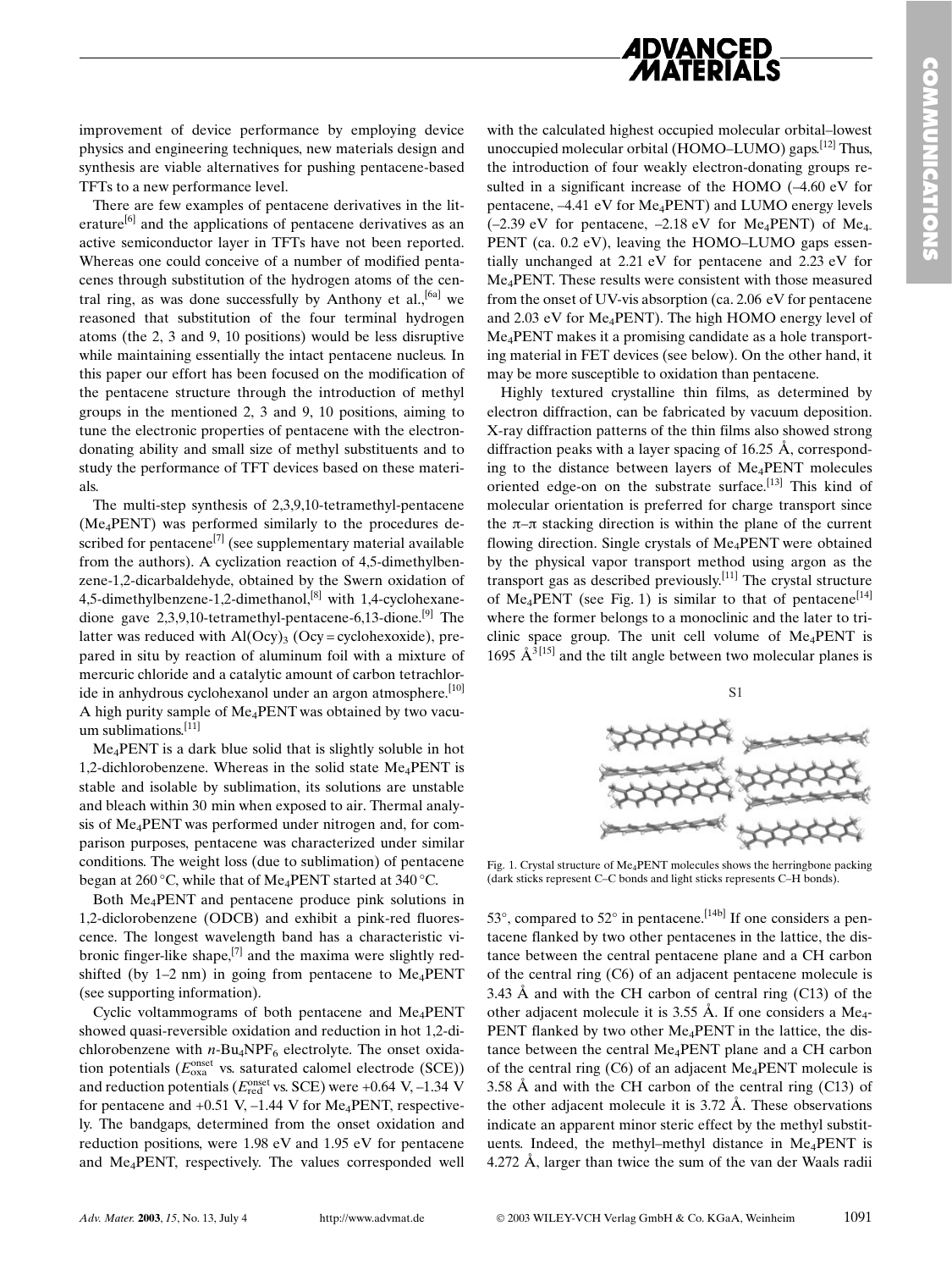

of methyl groups  $(2.0 \text{ Å})$ . Due to polymorphism, also observed in pentacene and most molecular solids,  $[16]$  the d-spacing in thin films is different from that observed in single crystals (17.94 Å). As with pentacene, the  $Me_4$ PENT crystal unit cells include two non-equivalent molecules arranged in a herringbone pattern. The overall arrangement of the molecules is not expected to differ radically between the crystal and film structures. The tilt angle of the molecules in reference to surface of the substrate is expected to be smaller, allowing a smaller *d*-spacing than observed in the single crystal.

FET devices were fabricated using two different device geometries: top and bottom contact geometries using gold electrodes.<sup>[17]</sup> Me<sub>4</sub>PENT showed typical p-type FET behavior, indicating that Me<sub>4</sub>PENT transports holes. A typical example of a current-voltage  $(I-V)$  curve is shown in Figure 2. The mobilities were determined in the saturation regime and the results with bottom and top contact device geometries at different substrate deposition temperatures are listed in Table 1.

The mobility value was observed to depend on the substrate deposition temperature. Interestingly, mobilities were higher for the bottom contact mode than for the top contact mode devices fabricated at lower substrate temperatures. The high-



Fig. 2. Drain-source current  $(I_{DS})$  vs. drain-source voltage  $(V_{DS})$  characteristic of a top-contact mode Me<sub>4</sub>PENT device at different gate voltages prepared at a substrate temperature of 95 °C with channel length  $L = 280 \mu m$  and channel width  $W = 4$  mm. Inset: drain-source current  $(I_{DS})$  vs. gate voltage  $(V_G)$  charac-

atures la bl

 $[cm^2/Vs]$ 

 $V_{t}$ [e]

1092

On/off  $[d]$ 

 $2\times10^3$ 

 $100$ 

 $130$ 

 $1.3 \times 10^{3}$ 

est mobility was achieved with a bottom contact mode device using a deposition temperature of 85 °C.<sup>[18]</sup> Even at 22 °C, a mobility of 0.18 cm<sup>2</sup>  $V^{-1}$  s<sup>-1</sup>, with a relatively high on/off ratio, was observed. The mobilities achieved in Me<sub>4</sub>PENT devices were relatively high, comparable with those for pentacene deposited under similar conditions. The recently reported highest mobility value (ca. 2.1 cm<sup>2</sup> $V^{-1}$ s<sup>-1</sup>) of a pentacene TFT was obtained using surface treatment of the substrates and optimization of the deposition parameters.<sup>[16]</sup> The commonly measured mobilities of pentacene TFTs (top-contact) are around  $0.6$  cm<sup>2</sup>V<sup>-1</sup>s<sup>-1</sup> for polycrystalline thin films.<sup>[1]</sup> In addition, a recently reported bottom-contact pentacene-based TFT gave the best value of 0.48 cm<sup>2</sup> V<sup>-1</sup> s<sup>-1</sup>,<sup>[5]</sup> a value comparable with our results based on bottom-contact Me<sub>4</sub>PENT TFT  $(0.30 \text{ cm}^2 \text{ V}^{-1} \text{ s}^{-1})$ . Furthermore, all devices were measured in air, which was expected to yield lower on/off ratios due to the fact that an electron-donating-substituted pentacene is expected to react more exothermically with oxygen than pentacene. It should be possible to improve the performance by optimizing the device fabrication processes.

Some theoretical publications have previously been devoted to the high mobility of pentacene TFTs.<sup>[14a,19]</sup> It was proposed that the reorganization energy<sup>[20]</sup> for self-exchange electron transfer from a charged oligomer to an adjacent neutral oligomer would determine the charge-transport mobility. There are two major parameters that determine self-exchange electron-transfer rates and ultimately charge mobility: i) the electronic coupling between adjacent molecules, which needs to be maximized (pentacene is known for its large electronic coupling between adjacent molecules and X-ray analysis of Me<sub>4</sub>PENT has shown that the interlayer distance found in Me<sub>4</sub>PENT was similar to that of pentacene);<sup>[14a]</sup> and ii) the reorganization energy  $\lambda$ , which needs to be small for efficient transport. For pentacene the calculated reorganization energy was remarkably low, which was used to explain the high charge mobility observed in pentacene TFTs.<sup>[19]</sup>

The calculated vertical ionization potential  $(\text{IP}_v)$  of Me<sub>4</sub>-PENT (5.93 eV) was found to be  $0.3$  eV lower than in pentacene (6.23 eV).<sup>[21]</sup> Thus, the predicted IP<sub>y</sub> of Me<sub>4</sub>PENT was

6.2–6.3 eV based on the experimentally measured $[19]$  ionization potential of pentacene, 6.59 eV.

Me<sub>4</sub>PENT, like pentacene, is a very rigid molecule and has a very small reorganization energy of only  $0.049 \text{ eV}$  (about 1.1 kcal/mol).<sup>[22]</sup> The fact that the reorganization energy of Me<sub>4</sub>PENT, with four methvl substituents, was essentially the same as that of pentacene  $(0.048 \text{ eV})$ , was surprising since other known substituted pentacenes were reported to have larger reorganization energies,  $[19]$  in contrast to the high mobility measured for Me<sub>4</sub>PENT in this work. It is known that mobilities measured in thin films are also strongly dependent on the film morphology. A systematic study of

teristic of the same device Table 1. Field-effect mobilities and on/off ratios of Me<sub>4</sub>PENT at different substrate deposition temper-

 $59$ 

 $72.5$ 

|                                                         | Room temperature |               | 85 °C |        | $95^{\circ}$ C |               | 105 °C |               |  |
|---------------------------------------------------------|------------------|---------------|-------|--------|----------------|---------------|--------|---------------|--|
|                                                         | Top              | <b>Bottom</b> | Top   | Bottom | Top            | <b>Bottom</b> | Top    | <b>Bottom</b> |  |
| Mobility [c]<br>$\mathbf{r} = 2\mathbf{w} + \mathbf{r}$ | 0.05             | 0.18          | 0.10  | 0.30   | 0.20           | 0.24          | 0.26   | 0.12          |  |

 $6.3 \times 10^{3}$ 

 $12.5$ 

[a] For bottom contact (Bottom) the channel width/channel length  $(W/L) = 250/12$  and for top contact (Top), most devices have  $W/L = 13$ . In the case of room-temperature, and 85 °C devices,  $W/L = 29.4$  and 14. respectively. [b] The SiO<sub>2</sub> surface was treated with hexamethyldisilazane (HMDS) before evaporation of Me<sub>4</sub>PENT. [c] Mobility error is  $\pm 0.01$  as determined by measuring at least 6 different devices in air. [d] Drain-source current ratio between gate voltage of -100 V and 0 V. This value does not reflect the maximum achievable on/off ratio and is dependent on the interface between the dielectric and semiconducting layer. There is about a 10% variation between measured devices. [e] The threshold voltage  $(V_t)$  error is about a 10%.  $V_t$  is calculated according to the equation  $I_{ds} = W/2L[\mu C_i(V_g - V_t)^2]$ . The square root of drain source current  $(I_{ds}^{1/2})$  is plotted against gate voltage  $(V_g)$ . The  $V_g$  at which the straight line intercepts with the  $x$ -axis gives the threshold voltage.

 $150$ 

 $1.9 \times 10^{3}$ 

 $5\times10^5$ 

 $70$ 

 $1.6 \times 10^{2}$ 

 $1<sub>0</sub>$ 

 $7\times10^2$ 

 $1<sub>0</sub>$